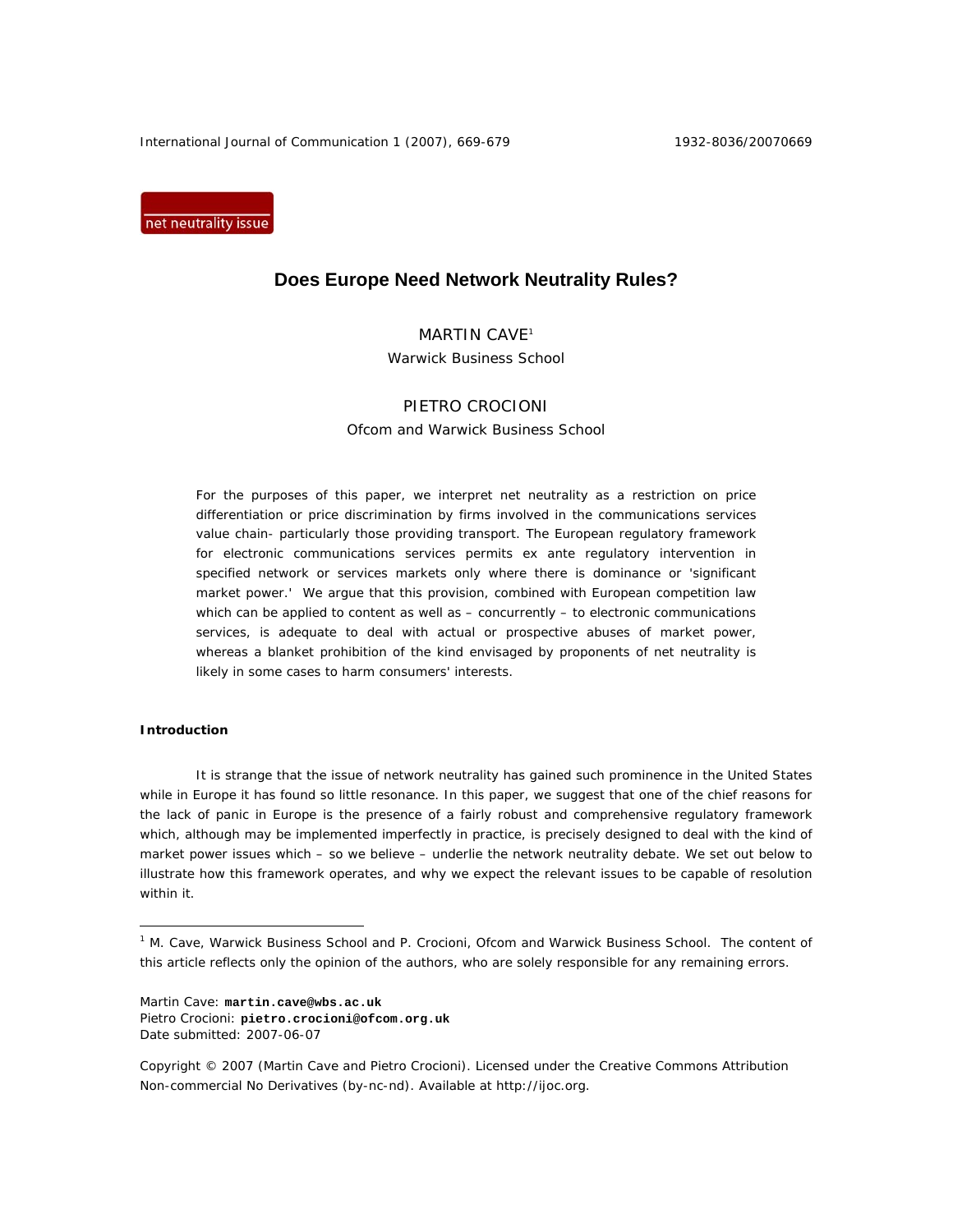## **What is Net Neutrality?**

The net neutrality debate originated in the U.S. where it has become an important regulatory issue about the Internet. It has been triggered by the decision of the Federal Communications Commission's (FCC) to allow fixed network operator Verizon some degree of pricing freedom for its new investment in broadband capacity. Verizon argued that it needed a better and more secure quality of service for time-critical applications such as live TV which otherwise would suffer from degradation.

It is not easy to define net neutrality because not only is the concept not clearly and unanimously articulated, but it also spans over vague concepts of fairness and civil liberty much more than economics. Baumol, *et al.* (2007) define net neutrality as 'a policy proposal that would, among other things, regulate how network providers manage and price use of the network.' Sidak (2006) defines it as consisting of a number of propositions rather than a single concept. First, proponents of net neutrality argue that access providers – i.e., Internet Service Providers (ISPs) – should not charge more for priority delivery. In essence, price discrimination should be banned altogether in the provision of access services. In some extreme cases even prioritisation *per se* (without charging more for it) is criticised. Second, they argue against any form of denial of access to specific websites or Internet applications by final users. Third, and largely a corollary to the above, proponents of the concept would argue that access providers should not be allowed to integrate backwards into the production of content or applications.

Two further aspects should be borne in mind when discussing net neutrality. First, there is a political economy aspect of the net neutrality debate. A rough, but we believe sufficiently accurate characterisation is that of net neutrality being an attempt by content and application providers – the likes of Amazon, eBay, Google, Microsoft, Yahoo! and Intel - to constrain the behaviour of broadband Internet access providers – such as AT&T, Verizon, Comcast and Sprint - through political pressure. An otherwise *"mundane conflict of business interest - content versus the network industry and its vendors – has risen to such a high position on the business agenda"* (Thorngren, 2006).

Second, the net neutrality debate originated in the U.S. and is at least partly conditioned by the U.S. specific regulatory and market features. It is most importantly the retail ISPs, operating at the IP layer of the network, making prioritisation decisions. In the U.S. it is much more likely that the ISP is affiliated to the network access provider than in Europe. This is because the degree of access regulation for Internet broadband in the U.S. is currently considerably lower than in Europe where often because of access obligations, the retail ISP is not the wholesale network provider. Effectively there have been opposite regulatory trends to access to broadband networks in the U.S. and Europe. U.S. access obligations have been largely removed, while since 1998 European National Regulatory Authorities (NRAs) and the European Commission (henceforth Commission) have increasingly extended access obligations to broadband networks at different levels (see below).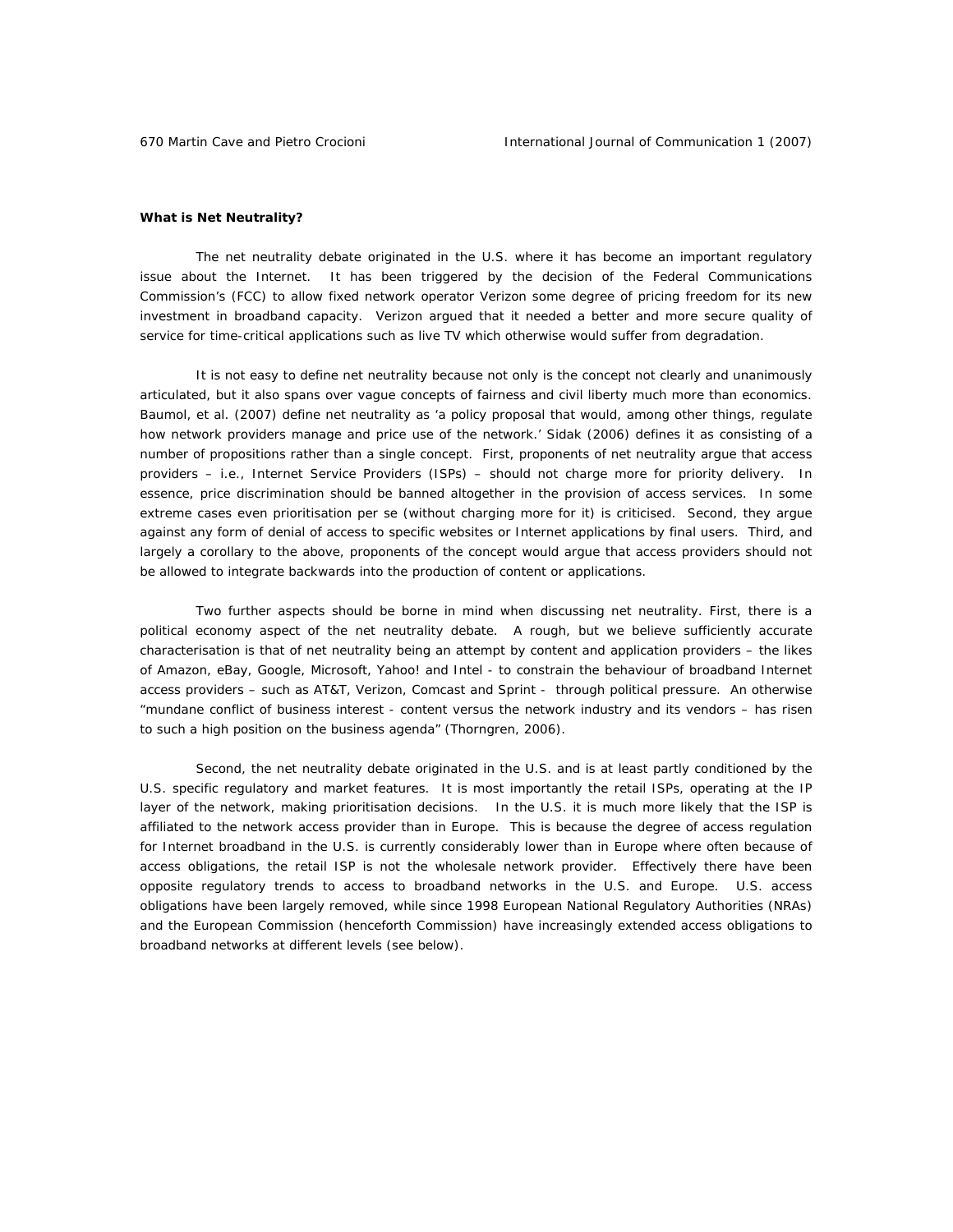# **Is There Any Economics in Net Neutrality?**

If net neutrality is about discriminatory behaviour by network operators against unaffiliated ISPs and/or content and application providers, it is then nothing new but the name given to it. It is well known that when providers with market power discriminate against downstream rivals, there may be concerns about exclusionary behaviour. This could be either aimed at favouring the downstream operators' arm or to fend off rivals who may threaten to integrate backwards.

However, this does not call for a blanket prohibition of any discrimination as the proponents of net neutrality advocacy. First, a finding of substantial market power in the provision of access services is a necessary precondition. Second, the practice needs to have an adverse impact on consumer welfare and not all types of discrimination do, or if they do, there may also be some offsetting efficiency justifications for it.

In general,<sup>2</sup> price and non-price discrimination could be welfare-enhancing. By price discriminating, a downstream monopolist is able to extract more surplus and often expand output to serve a larger number of consumers. A necessary condition for total welfare to increase under price discrimination is that a monopolist expands output by moving from uniform pricing to (third degree) price discrimination – e.g., Schmalensee (1981) and Varian (1985). Thus, in this case, price discrimination increases total welfare, although its distribution will change with a transfer from consumers to producers. In essence, this means that imposing an absolute ban on price (and non-price) discrimination in these circumstances may lead to lower output, for example, because some (smaller) markets may no longer be served.

Let's first discuss the two main elements or planks of net neutrality: no prioritisation (or no charging for prioritisation) and a prohibition against blocking access to specific websites and applications.

# **No Prioritisation or Charging for Prioritization**

 $\overline{a}$ 

It is true that originally the Internet was designed to assign equal treatment and rights of delivery to each and every packet. This because prioritisation was not critical as original Internet applications were not delay-sensitive and, to a lesser extent, due to the fact that the Internet was set up in an academic rather than commercial environment. Modern telecommunications networks allow quality of service prioritisation by allowing labelling some types of traffic as higher priority than others. To an extent, some elements of prioritisation are already present. For example, most European ISPs offer access packages with higher downloading than uploading speed. Furthermore, search engines charge content providers in a variety of ways (e.g., for sponsored links, for priority in search results, or on a click-through basis). This is effectively a way of prioritising between different content providers.

 $2$  A significant exception is that of non-price discrimination by a vertically integrated operator that is subject to cost based upstream regulation that goes under the name of "sabotage" (Cave, Correa, Crocioni 2006).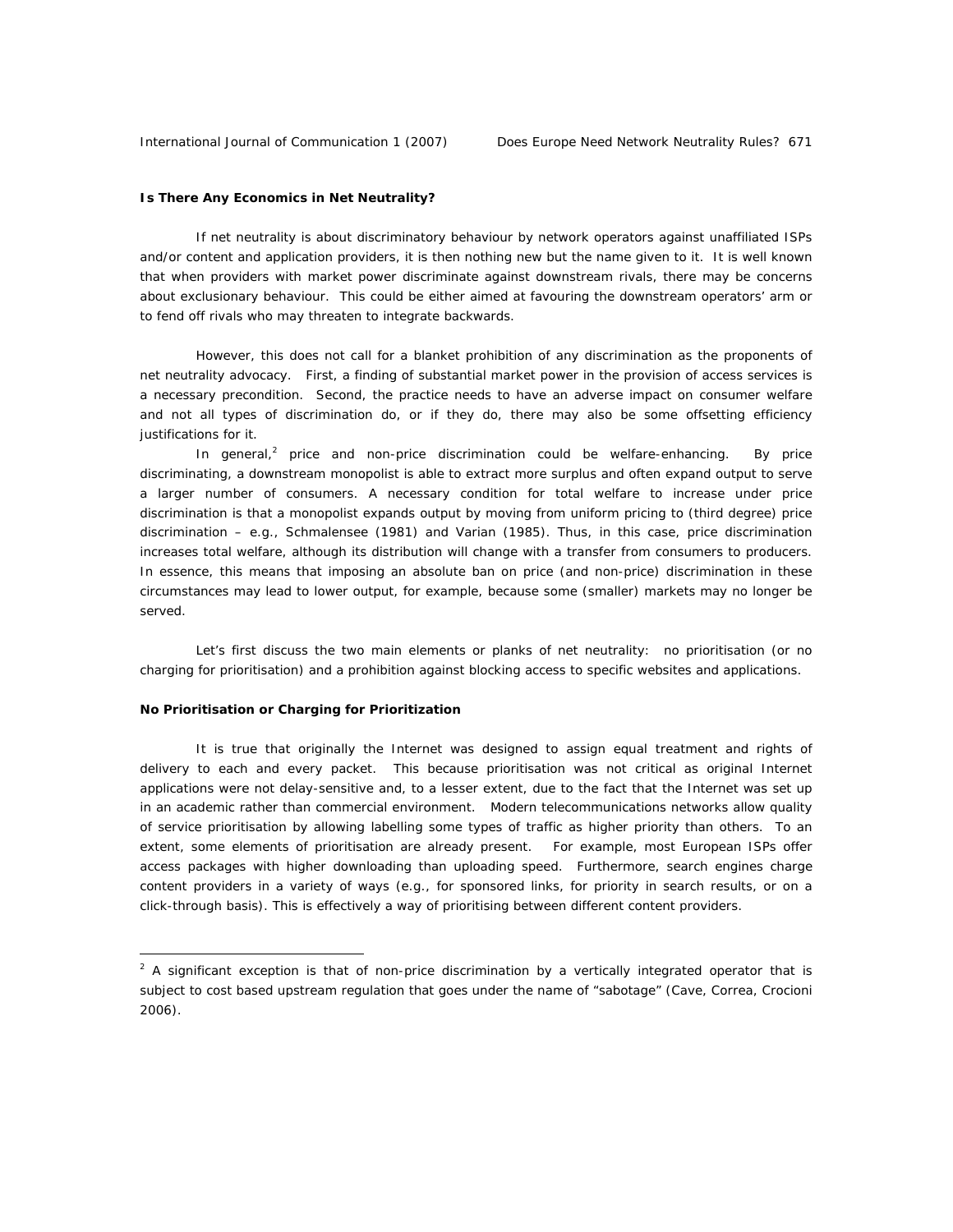The ability to discriminate on the basis of the quality of service is an efficient way of dealing with excess demand which, in networks, is referred to as 'congestion'. When congestion arises, all traffic is delayed irrespective of its value. As this is an economically inefficient outcome, charging more for priority is an efficient way to ration demand and allow highly valued traffic to experience a better quality of service. Even when no congestion existed, discrimination on the basis of difference in consumers' willingness to pay is an efficient way to recover fixed and common costs (Ramsey pricing).

We illustrate this with some examples.

A good quality of service is key to ensuring consumers receive a high-quality experience when using Voice over Internet Protocol (VoIP). This is probably one of the applications which is least tolerant of interruptions or delays as the value of a phone call will be close to zero even with delays of a fraction of a second. Television services delivered over the IP network (IPTV) are more delay-tolerant, but jitter – whereby the duration of delays differ - will significantly impact the user experience. As a result, consumers (and hence the providers of such services) may be willing to pay more for priority. E-mail or Internet browsing, on the other hand, is not particularly affected by delays or jitter. Hence, some consumers and providers may be happy to pay less but experience some delays, while others willing to pay more for better service.

The proponents of net neutrality tend to approach the issue from a supply-side perspective; that is, whether networks are engaging in "undesirable," but not necessarily anticompetitive or harmful, behaviour against service and application providers. This may be part of the political side of the net neutrality debate. However, it is very likely that if network operators introduced prioritization, they would do so acting in most cases on the basis of the relative consumer's willingness to pay for different services. In some cases, it may be possible that consumers may be able to decide the quality of services of their network services directly and pay for prioritizing certain types of services.

#### **Blocking Access to Websites and Applications**

The second plank of the net neutrality argument is that network operators should not deny access by final users to specific websites or Internet applications. In a similar tone to the discussion about prioritisation, one can think of situations where such behaviour may have anticompetitive effects. This may be the case of network operators that are vertically integrated into content or applications and have market power in the provision of network access services. Absent strategic motivations, no ISPs of network providers would have an incentive to deny access to websites, as this would reduce the attractiveness of its own services and they would lose profits.

### **Does Absence of Evidence Mean No Concern?**

The surprising aspect about net neutrality and in particular the issue of prioritisation is that it seems based on concerns that anticompetitive behaviour may occur in the future (and under a presumption that it will harm consumers). U.S. network operators such as Verizon and AT&T have chosen a two-tiered approach to the Internet service in which service level requirements are provided separately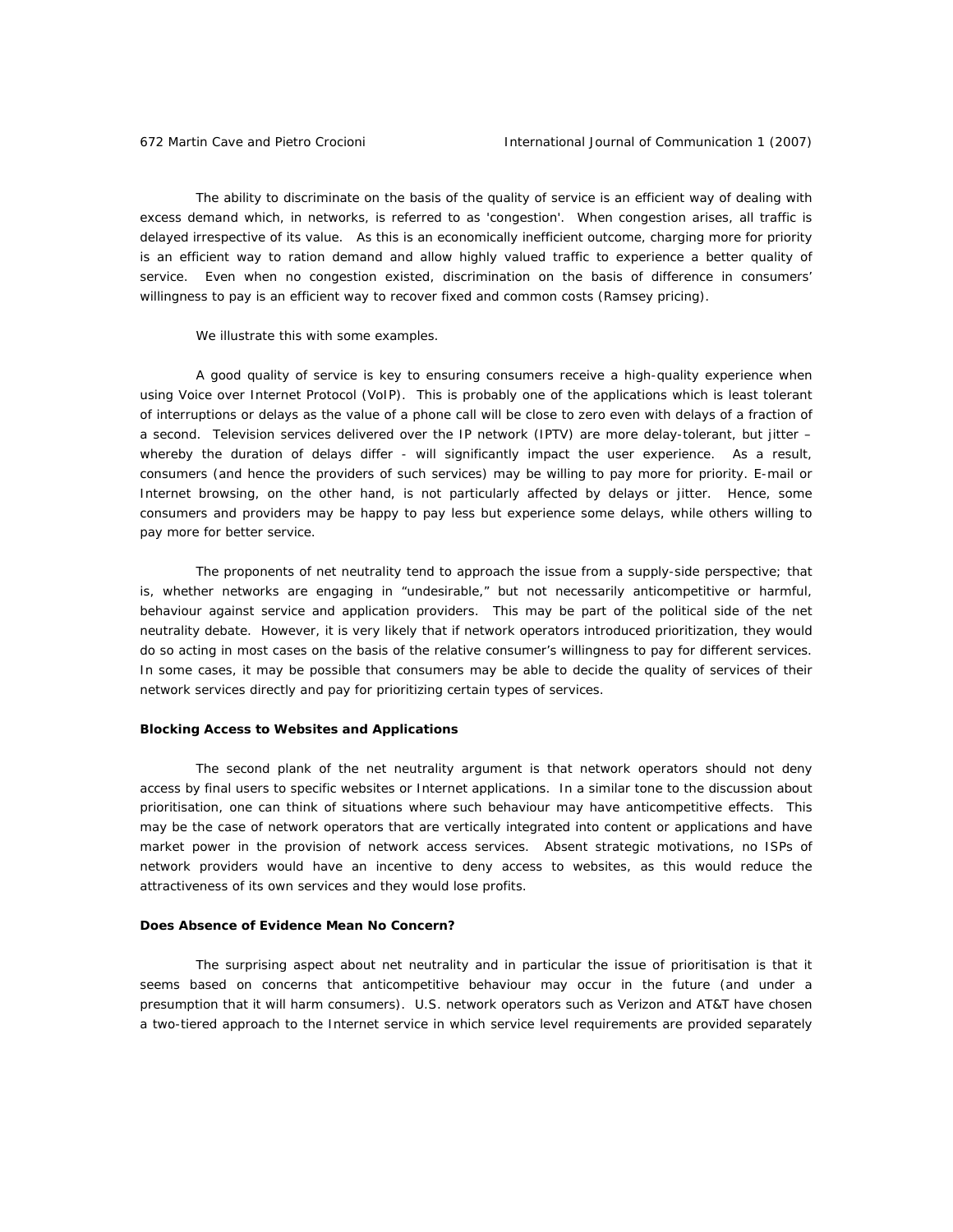$\overline{a}$ 

with specific terms and pricing schemes. So far there is no or little evidence that priority has been used anti-competitively (Sidak 2006). The situation in Europe is no different. To our knowledge, no UK ISP is currently charging application providers for prioritised quality of service.<sup>3</sup>

Although, to our knowledge, no prioritisation has been explicitly and widely adopted in Europe, this may change in the future for a number of reasons. First, demand for prioritisation will increase. Traffic over the Internet is rapidly increasing. Consumers are using the Internet for applications that generate vastly more traffic than before – e.g., graphics-heavy websites or High Definition Television (HDTV) films downloads. This rapid increase in traffic is generating substantial congestion in some parts of the Internet. Furthermore, the nature of applications is changing. Consumers are increasingly using the Internet for time-sensitive applications, such as VoIP or IPTV. Second, the technical ability to prioritise traffic is improving. The Internet network was initially designed with most of its processing power at the edge. For example, Internet routers were kept simple in order to cope with large volumes of traffic. But today's routers are capable of identifying packets associated with different applications, and prioritising them accordingly.

For these reasons, it is important to understand today whether these trends justify specific interventions, or, alternatively, whether an adequate regime of safeguards is already in place. In the next section, we argue that such a system is in place in Europe.

# **How the European Regulatory Framework Handles Net Neutrality Issues**

The current European framework for regulation of Electronic Communication Services (ECS) came into force in 2003 and is already subject to a debate over how it should be reformed in 2010; EC(2006) both describes the present arrangements and initial options for reform. The main objectives of the current framework were to simplify the previous regimes, to make it more economic-based, to apply them in a technologically neutral manner, and to encourage competition while guaranteeing user rights. At one level, the new régime was perceived as a major step down the transition path between regulated monopoly and normal competition, governed exclusively by generic competition law. The conditions that may be imposed are heavily circumscribed and many require a demonstration that an operator has Significant Market Power (SMP). The new regime's provisions are applied across the range of 'electronic communications services,' ignoring pre-convergence distinctions. It thus represents an ingenious attempt to corral the NRAs down the path of normalisation - allowing them, however, to proceed at their own speed (but within the uniform framework necessary for the internal market). In our view it was premature in 2003, and probably will be premature in 2010, to abandon sector-specific *ex ante* regulation entirely, but it is nonetheless a feasible long-run goal.

Under the Directives, the Commission first establishes a list of markets where *ex ante* regulation is to be considered, the markets being defined according to normal competition law principles.<sup>4</sup> These

<sup>&</sup>lt;sup>3</sup> In the summer of 2006, T-Mobile announced that it would block access to voice over IP on its network; it has since introduced a (slightly more expensive) tariff where this is permitted.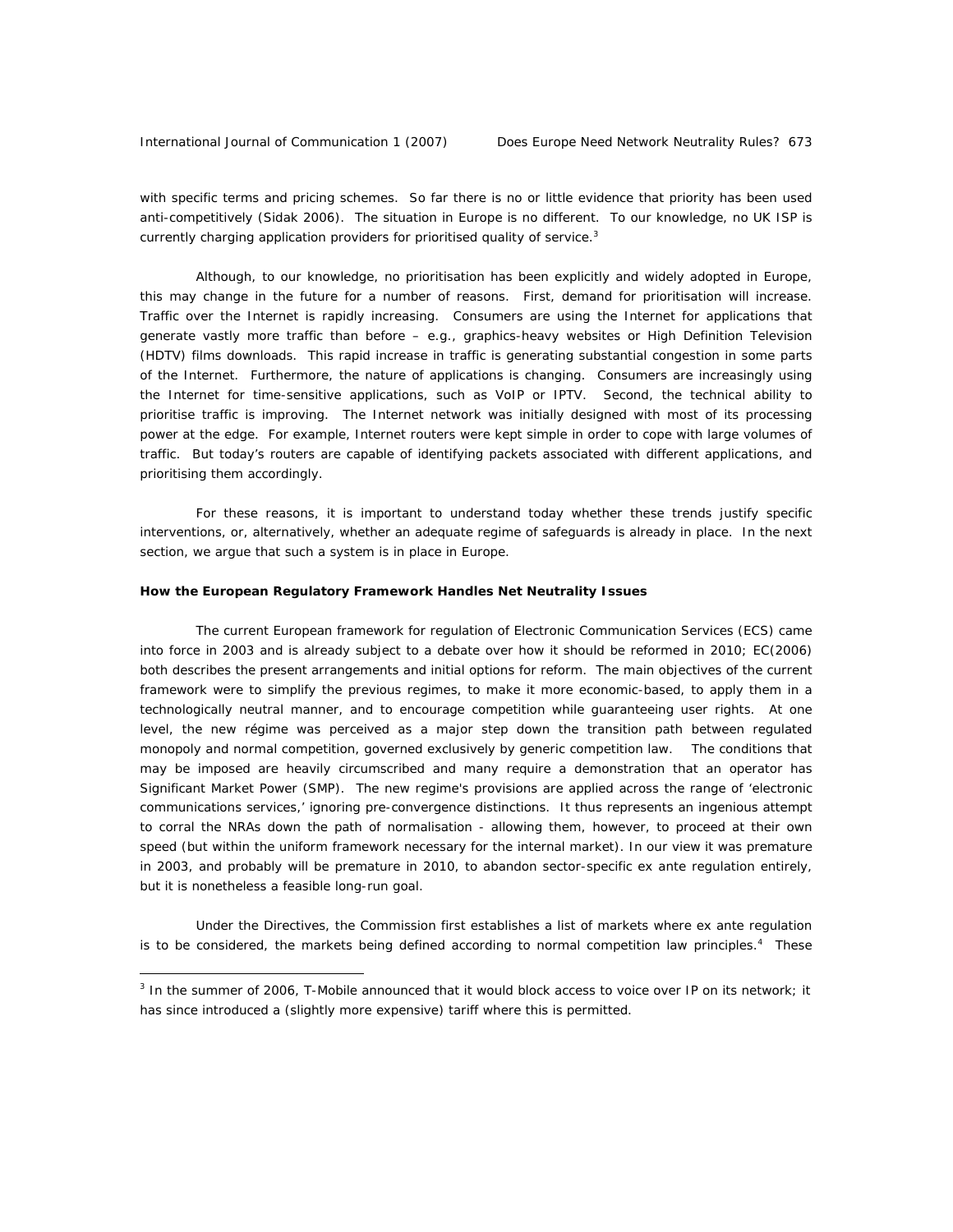$\overline{a}$ 

markets are then adapted and analysed by NRAs with the aim of identifying SMP (on a forward-looking basis). The Recommendation identifies three cumulative criteria for identifying those markets which are suitable for *ex ante* regulation: high and non-transitory barriers to entry over the period of application of remedies, the expected persistence of such barriers to entry beyond that period, making the prospect of effective competition unlikely, and the inability of competition law adequately to address the particular issue. The second of these is simply a projection of the first (albeit difficult to apply in practice). The third, cumulative, criterion is whether competition law is sufficient to address the particular market failure. This has proved particularly contentious when the form of SMP in question has been joint, rather than single dominance.

Pursuant to Article 16 of the Framework Directive, the regulatory framework only permits the imposition of *ex ante* regulation where one or more undertakings are found to have Significant Market Power (SMP). The definition of SMP is identical to the standard definition of dominance determined and repeated by the European Court of Justice, ensuring in principle a major step forward towards the convergence of approaches under regulation and competition law.

Where no SMP is found, *ex ante* obligations may not be imposed on any undertaking in the relevant market (*ex post* competition law would still apply). Where SMP is found, the choice of an appropriate remedy must be made from a specified list. The effect of the regime is to create a series of market-by-market 'sunset clauses' which reduce the level of *ex ante* regulation as the scope of effective competition expands. At present that list does not include functional/operational separation of key 'bottleneck' assets; still less does it allow mandatory ownership separation of network services in general or of the access network, but such topics -- especially a remedy of functional separation-- are under discussion (Cave 2006).

The Commission's *Guidelines on Market Analysis* (EC 2002) contain the principles to be used by NRAs in determining whether an undertaking has SMP. Essentially, to determine whether one or more undertaking has SMP (i.e., whether effective competition is absent), NRAs must evaluate current conditions on the relevant market. Where the analysis indicates an absence of effective competition, the NRA must then examine whether the market may be "prospectively competitive."

Under the Directives, NRAs have the power to impose obligations on firms found to enjoy SMP in a relevant market. Essentially, for wholesale markets the remedies are contained in Articles 9-13 of the Access Directive, while for retail markets the remedies are contained in Articles 17-19 of the Universal

4 The first *Recommendation on relevant markets (EC 2003)* identified those markets which, in the Commission's view, may warrant *ex ante* regulation. The first Recommendation identified 18 markets. The draft second version published in 2006, reduces it by a third, notably eliminating most retail markets*.*  Unlike the previous regime, markets must be defined in accordance with the principles of competition law. NRAs may vary the markets subject to objection by the Commission. Member States can also add markets, using specified (and quite exacting) procedures.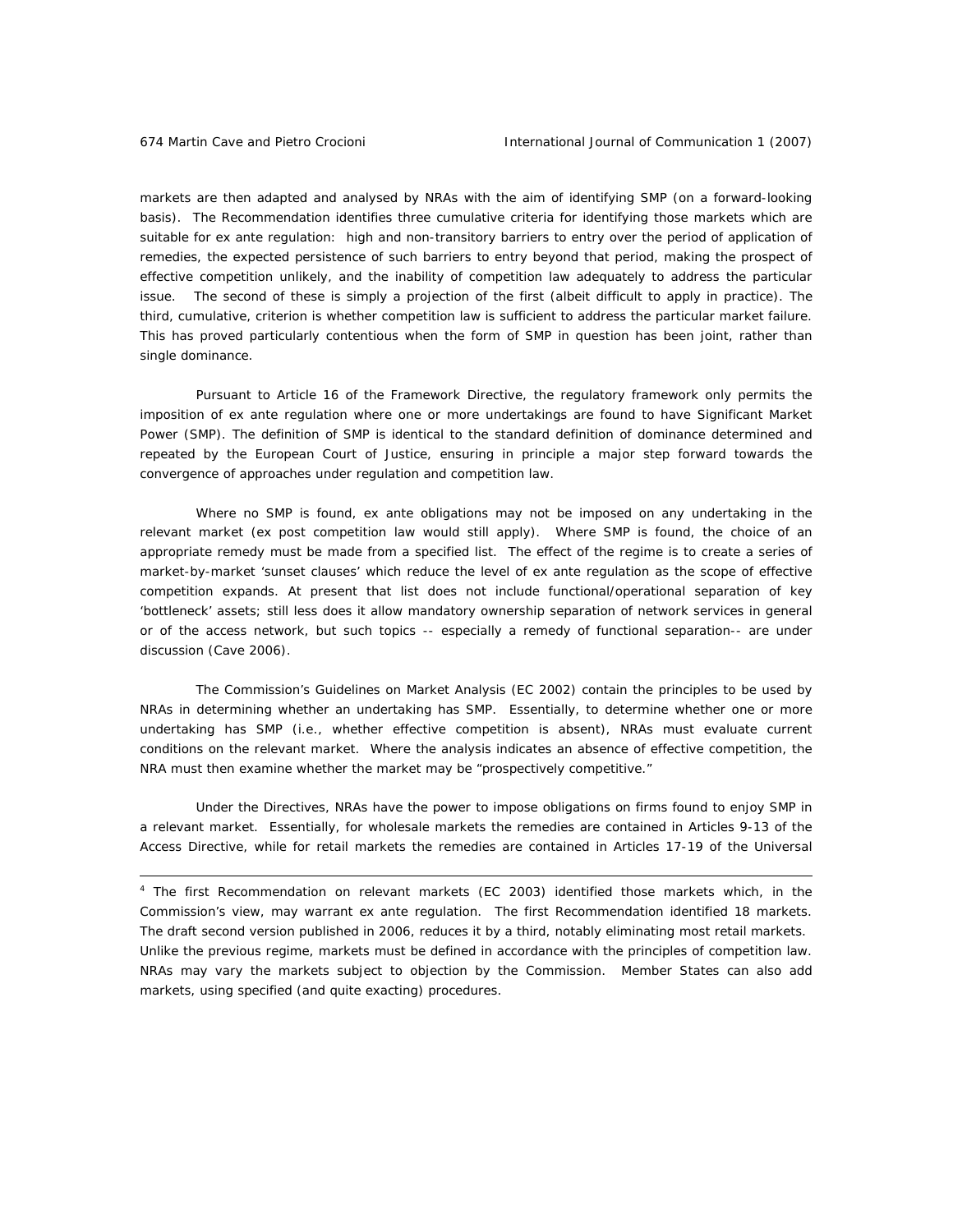Service Obligations Directive. The wholesale remedies are, in ascending order of rigour: transparency, non-discrimination (defined in the standard competition policy way of prohibiting in certain circumstances the charging of the different prices for the same service, and not, as in some versions of the network neutrality debate, as prohibiting the offer of tiered service), separate accounting, mandatory access, and cost-oriented pricing. NRAs must act within a framework of duties set out in Article 8 of the Framework Directive and the measures they take must be proportionate to the policy objectives identified. This can be construed as meaning that the intervention is appropriate, no more than is necessary, and by implication, satisfies a cost-benefit test, in the sense that the expected benefits from the intervention exceed the expected costs. This is quite different from a framework of legislation that specifies in advance where interventions should occur, and what they should be. Article 8 additionally specifies policy objectives, but does not go so far as to determine the weights appropriate for use in the cost-benefit analysis. For example, Article 8(2) requires NRAs to promote competition for electronic communications networks and services by maximising users' choice and value for money, eliminating distortions or restrictions to competition and encouraging efficient investment in infrastructure. Further, Article 7(4) of the Framework Directive requires NRAs to promote the interest of EU citizens by, *inter alia*, providing consumers with protection in their dealings with suppliers, and requiring transparency of tariffs and conditions for the use of publicly available electronic communications services.

In institutional terms, power is shared between the Commission, which seeks to harmonise the whole process across the Member States and has specific powers of veto over certain decisions and NRAs which implement the measures in their own countries. This is intended to produce a balance between harmonisation and delegation, even though there is disagreement over precisely where it should be struck, at present particularly over whether the Commission should have a veto over remedies selected by NRAs.

The modifications to this framework, proposed by the Commission in June 2006 (EC 2006), are modest in nature, though they would give the Commission a veto over remedies, which would ensure greater consistency of regulation across the 27 Member States, but is likely to be resisted by NRAs.

# **Applying the Framework to Net Neutrality Issues**

We turn to how this regulatory framework addresses the questions raised by the net neutrality proponents following Hermalin & Katz (2007). We consider two models, one based on the standard form of payment for content (Figure 1) and the other on advertiser support (Figure 2). Broken line arrows show provision of services, while full lines show direction of payments.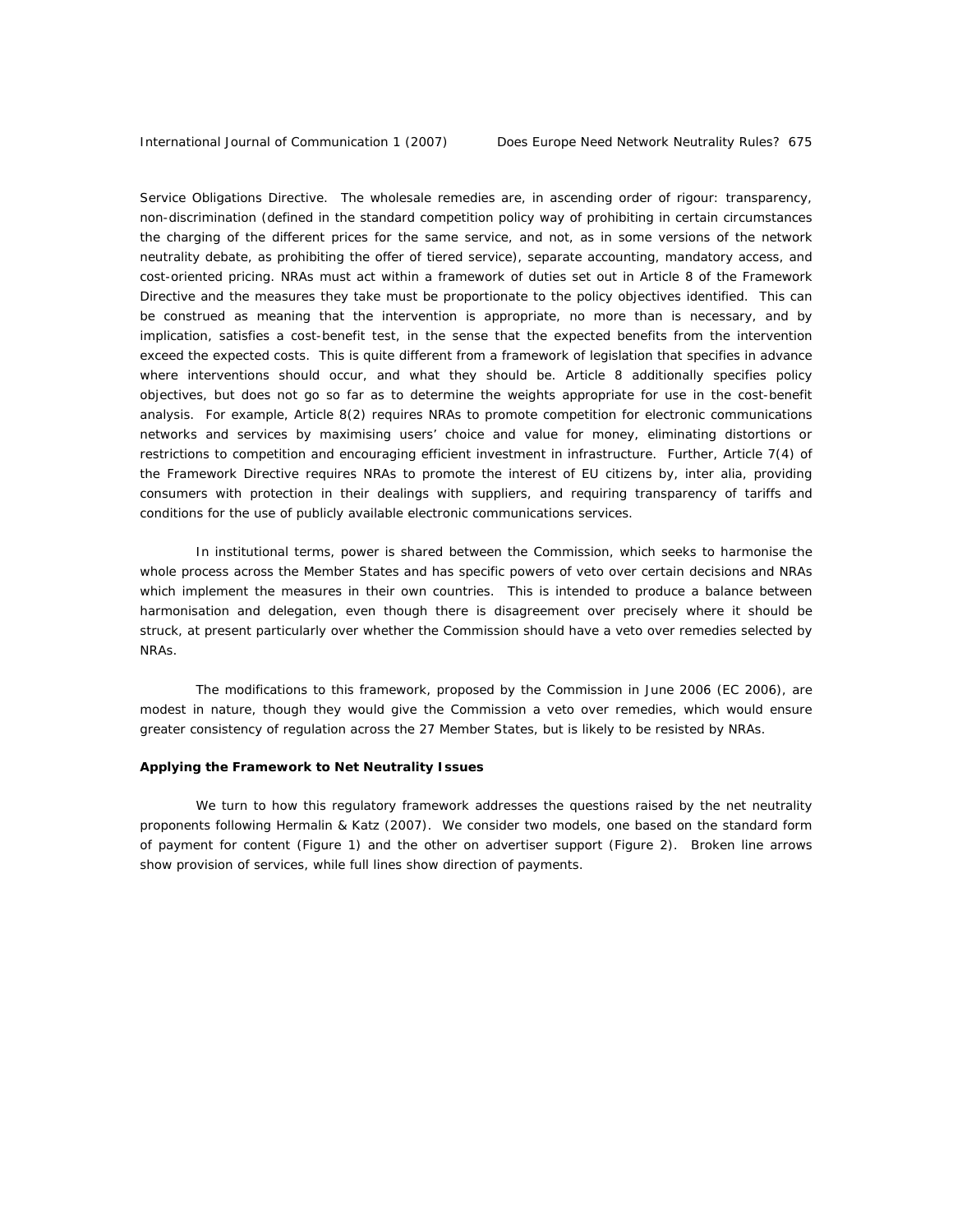$\overline{a}$ 







Figure 2\* Advertiser support

Note that a range of combinations of payment for content and advertiser support can arise. Also in Figure 2, the payments between application/content providers and platforms can go either way. Cases are observed where a platform pays a content provider to appear on its platform (to attract end-users) as well as the more common case of payments for carriage. Further particular cases can be found. The end user may make a single payment to either the content/application provider or the platform, which then

<sup>∗</sup> Solid lines are payments; dotted lines are service flows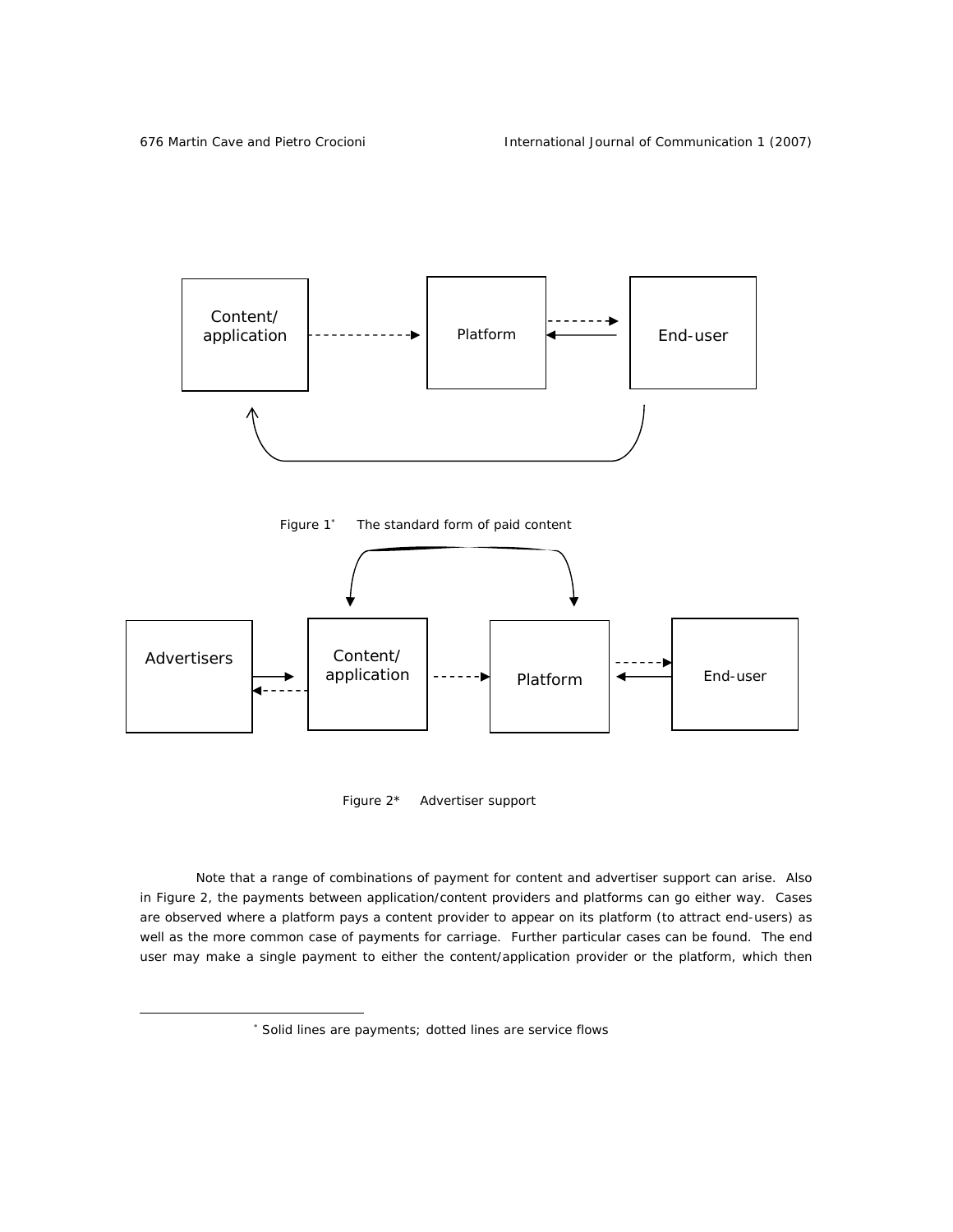recompenses the other. Figure 2 also illustrates a genuine two-sided market, in which payments are shared in some proportion by advertisers and end-users.

The detriment to end-users which might emerge in either case is abuse by the platform owner of its market power. This involves the familiar litany of dysfunctional behaviour associated with control of a dominant position, including:

- excessive pricing by a platform provider;
- exclusionary behaviour (including price discrimination) toward competing platforms; and
- exclusionary behaviour (including price discrimination) towards upstream or downstream competitors, where the platform owner is vertically integrated in those activities.

All three types of behaviour, but especially the last, are the concern of the proponents of net neutrality. But they are precisely the behaviours which the remedies available under the European regulatory regime are designed to prevent in the following manner:

- The transport or access services provided by the platform make up several markets subject to *ex ante* regulation, according to the Commission Recommendation noted above. This requires each national regulation to conduct a market analysis, to identify operators with SMP; and
- If such SMP is found in say, the core or backhaul networks providing transit services, the wholesale broadband access user, particularly in the access network, the regulator has to intervene, using the type of remedies specified above.

In particular, the regulator can impose, where it is proportionate to do so, cost-based access to network elements in markets where dominance is found. Critically in the context of the net neutrality debate, it can prohibit discrimination, with respect to price and non-price dimensions of access. It can impose accounting separation to make price discrimination more transparent.

This is not to say that such remedies are invariably successful in wholly eliminating the risk of abuses. Indeed, there has been much recent debate in the EU about the adequacy of protection against non-price discrimination (Cave, Correa and Crocioni 2006), and the Commission is likely shortly to propose the inclusion in the regime of an additional instrument – the functional separation of key bottleneck assets.

However, if network operators (including ISPs) had a degree of market power equivalent to SMP and concerns existed about recurrent exclusionary behaviour through discrimination *ex ante* obligations could be imposed as a remedy.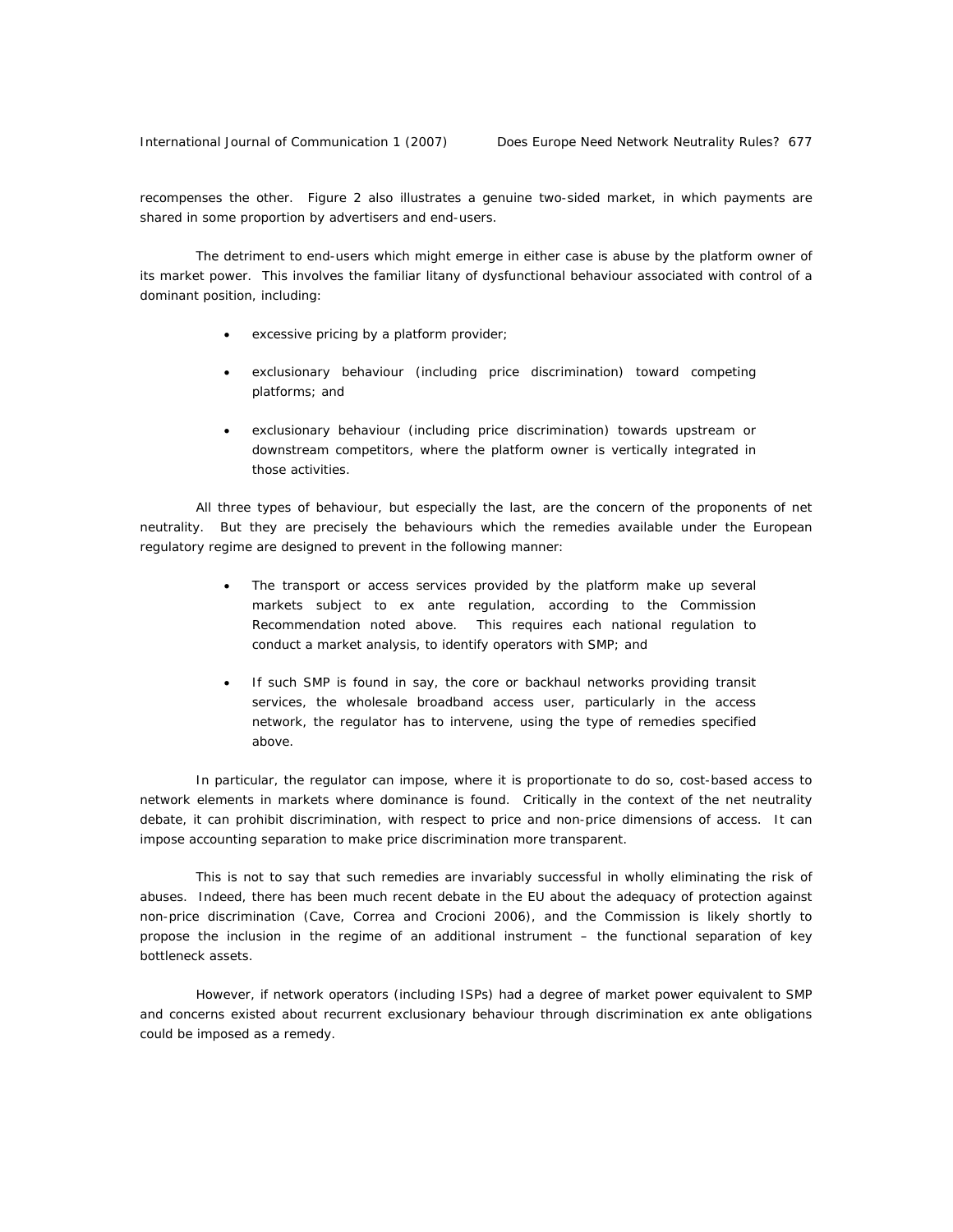A further, but secondary concern in relation to Figures 1 and 2 is abuse of market power by a content provider. As for the previous case, this may take the form of excessive pricing or exclusionary behaviour towards other content providers. Here, the remedy available is usually intervention under competition law, as the problem of persistent content monopoly is considered less likely than in the case of platforms, the creation of the content imposes fewer sunk costs and content is more easily replicable. This is clearly not a concern for the proponents of the need for a "net neutrality" provision for whom the concern is mainly about discrimination by network operators.

## **Conclusions**

The considerations give good grounds for the belief that the need for a "net neutrality" provision is, at best, not proven in Europe. Existing regulation seems capable of dealing with the problem in a more focused and targeted way, which does not involve restrictions on potentially welfare-improving pricing strategies adopted by firms.

#### **References**

- W. J. Baumol, et al.*, Economists' statement on net neutrality*, AEI-Brookings joint center for regulatory studies, March 2007.
- Cave, M., 'Six forms of separation: operational separation as a remedy in European telecommunications regulation,'*Communications and Strategies,* 4, 89-103.
- Cave, M., Correa, L. and Crocioni, P. (2006), Regulating for Non-price Discrimination The case of UK Fixed Telecoms, *Competition and Regulation in Network Industries*, 1(3), 391-415.
- EC (2002) *Commission guidelines on market analysis and the assessment of market power* (2002/c 165/03).
- EC (2003) *Commission Recommendation 2003/311/EC of 11 February 2003 on relevant product and service markets within the electronic communications sector susceptible to ex ante regulation in accordance with Directive 2002/21/EC on a common regulatory framework for electronic communication networks and services*. [2003] OJ C 114/45.
- EC (2006) *Communication on the review of the EU regulatory framework for electronic communications networks and services, SEC (2006)816-7.*
- Hermalin & Katz (2007), *The Economics of Product-line Restrictions with an Application to the Net Neutrality Debate,* AEI-Brookings, Joint Centre Working Paper. 07-02, February 2007.

Schmalensee, R. (1981),'Output and Welfare Implications of Monopolistic Third